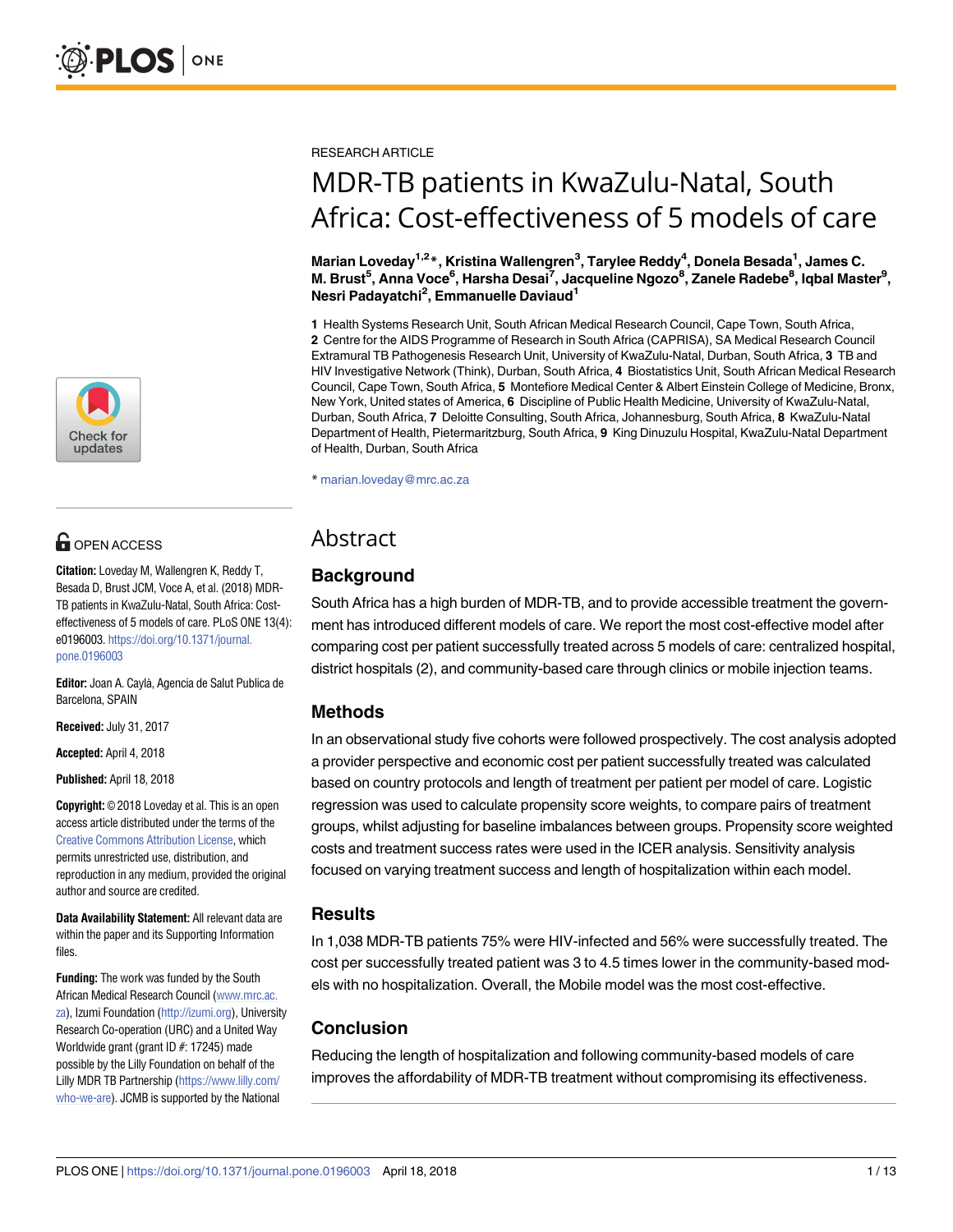<span id="page-1-0"></span>

Institute of Allergy and Infectious Diseases (K23AI083088, P30AI051519). The funders had no role in study design, the collection, analysis, or interpretation of data; in report writing; or the decision to submit the paper for publication. All researchers were independent of funders and sponsors. The funders provided support in the form of salaries for authors ML and ED, they did not have any additional role in the study design, data collection and analysis, decision to publish, or preparation of the manuscript. HD is employed by Deloitte Consulting. Her contribution to this manuscript was done in her own time and her employee had no role in the study design, data collection and analysis, decision to publish, or preparation of the manuscript. The specific roles of all authors are articulated in the 'author contributions' section.

**Competing interests:** All authors have read and approved the paper, and have met the criteria for authorship as established by the International Committee of Medical Journal Editors. HD is employed by Deloitte Consulting. This does not alter our adherence to PLOS ONE policies on sharing data and materials. No other authors reported a potential conflict of interest relevant to this article.

# **Introduction**

Multidrug-resistant tuberculosis (MDR-TB), defined as TB resistant to isoniazid and rifampicin, threatens global TB control [[1\]](#page-11-0). Although MDR-TB represents only 7% of incident TB in South Africa, high drug prices, lengthy treatment and hospitalization lead to exorbitant costs, and in 2014, approximately 65% of the National Tuberculosis Program budget was spent on MDR-TB control  $[1-3]$  $[1-3]$  $[1-3]$  $[1-3]$  $[1-3]$ .

A number of global studies, including two systematic reviews, have reported higher costs associated with managing MDR-TB patients in hospital  $[2, 4-7]$  $[2, 4-7]$  $[2, 4-7]$ . Although a number of studies recommend community-based models of treatment and limiting hospitalization, few compare models of care in large cohorts without having to rely on some hypothetical implementation.

The province of KwaZulu-Natal has amongst the highest prevalence of patients with MDR-TB in South Africa [\[8\]](#page-11-0). Until 2008, local management of MDR-TB required hospitalization in a centralized specialized hospital, but the rising caseload rendered this model of care impractical. In 2008, new models of care were implemented in certain areas of the province (Table 1): decentralized care (rural district hospitals with non-specialist doctors providing hospitalization and care), and community-based care (patients were not hospitalized, but treated in their homes by a mobile injection team or at the nearest clinic). In other areas, the existing centralized model of care (specialized referral center providing hospitalization and subsequent care), remained in place. Decentralized and community-based models of care were introduced to increase accessibility of MDR-TB services, reduce the duration of hospitalization and enable all patients to commence treatment immediately without waiting for a hospital bed. Monitoring was poor, and therefore, interpretation and implementation of the new models of care varied [\[9](#page-11-0)]. Health care workers anxious about MDR-TB transmission in the community hospitalized patients for longer than necessary [\[10\]](#page-11-0), and, despite of a list of criteria detailing which patients could receive community-based treatment, hospitalized most patients (S1 [Table](#page-10-0)) [\[11](#page-11-0)].

In a previous study we evaluated the effectiveness of the new program in decentralized hospitals, reporting that MDR-TB patients were more likely to have a successful treatment outcome if they received decentralized care, compared to traditional care at a central specialized hospital (adjusted OR = 1.43,  $p = 0.01$ ) [[10](#page-11-0)]. The cost-effectiveness of the various models,

| <b>Models of Care</b>   | Level of care           | Length of hospitalization                                         | $MDR-TB*$                                                                               | <b>Clinic Visits</b>                                                                                  | <b>Mobile Visits</b>                                          |  |
|-------------------------|-------------------------|-------------------------------------------------------------------|-----------------------------------------------------------------------------------------|-------------------------------------------------------------------------------------------------------|---------------------------------------------------------------|--|
|                         |                         |                                                                   | OPD <sup>†</sup> Visits                                                                 |                                                                                                       |                                                               |  |
| Centralized<br>hospital | Specialized<br>Hospital | Initial hospitalization for all<br>patients                       | Monthly MDR-TB OPD visits at<br>centralized hospital after discharge<br>as an inpatient | If patient discharged during<br>intensive phase received injectable at<br>local clinic.               | Not applicable                                                |  |
| Decentralized 2         | District<br>Hospital    | Hospitalization for all<br>patients for whole injectable<br>phase | After discharge monthly OPD visits                                                      | Not applicable                                                                                        | Not applicable                                                |  |
| Decentralized 1         | District<br>Hospital    | Initial hospitalization for all<br>patients                       | After discharge monthly OPD visits                                                      | If patient discharged during<br>intensive phase received injectable<br>from local clinic or a mobile. | Not applicable                                                |  |
| Community-<br>based     | Clinic                  | No hospitalization for any<br>patient                             | Monthly at decentralized Hospital                                                       | During intensive phase received<br>injectable from local clinic.                                      | Not applicable                                                |  |
| Community-<br>based     | Mobile                  | No hospitalization for any<br>patient                             | Monthly at decentralized Hospital                                                       | Not applicable                                                                                        | During intensive phase<br>received injectable from<br>mobile. |  |

| Table 1. Models of care for MDR-TB patients in KwaZulu-Natal 2009–2012. |  |
|-------------------------------------------------------------------------|--|
|-------------------------------------------------------------------------|--|

MDR-TB: Multidrug-resistant TB, TB resistant to isoniazid and rifampicin;

† OPD: Outpatient department

<https://doi.org/10.1371/journal.pone.0196003.t001>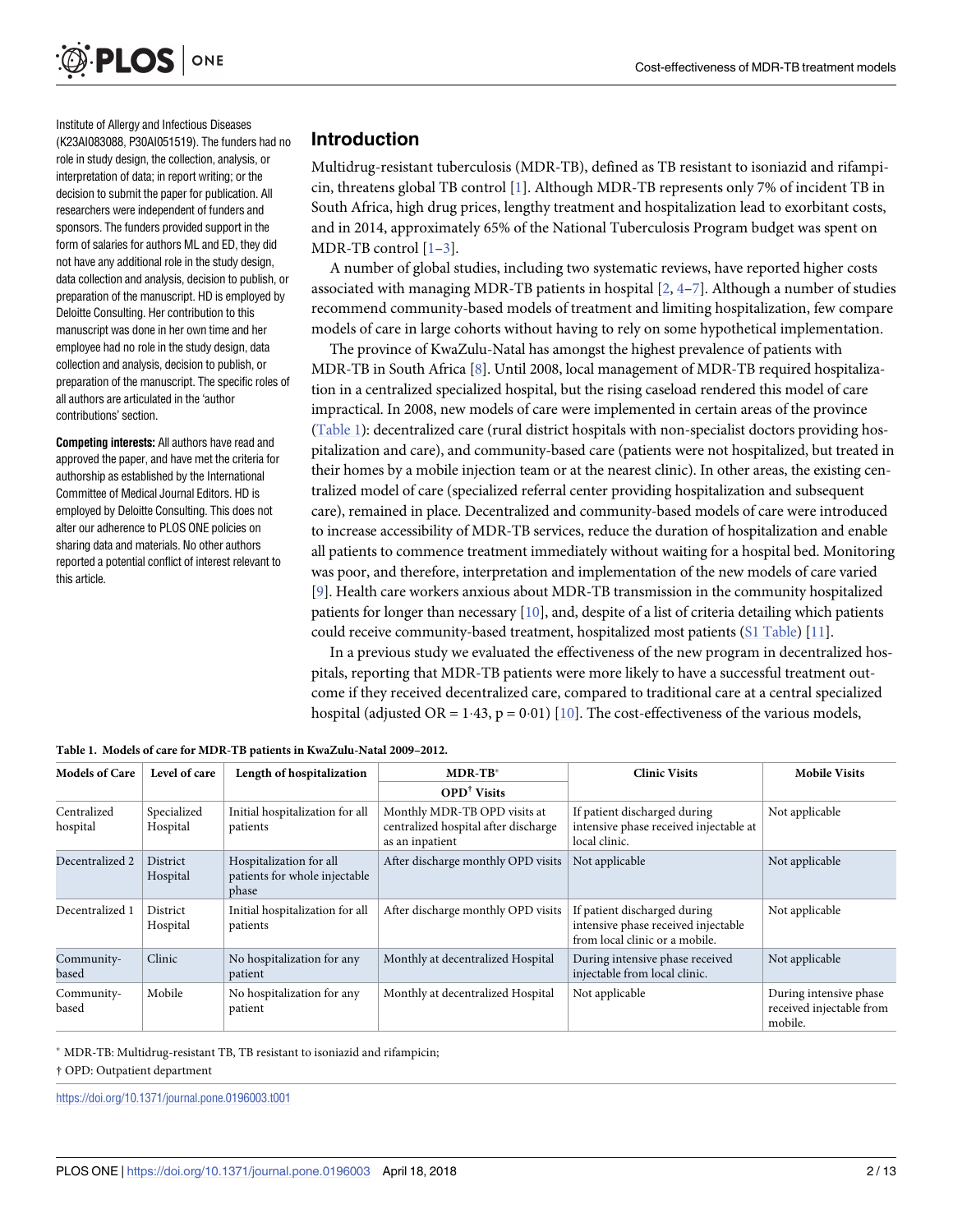<span id="page-2-0"></span>however, was still unknown. Given the size of the MDR-TB epidemic and the cost of treatment, determining cost-effectiveness is critical for policy makers and TB program managers. In this study, we defined cost-effectiveness as provider costs per successfully treated patient. We then addressed the following question: which model of care is most cost-effective?

# **Methods**

#### **Study population: Patients and health facilities**

In our prospective cohort study, all MDR-TB patients  $\geq$  18 years who started treatment between July 2008 and July 2010 were enrolled. Patients were excluded if they had additional resistance to a fluoroquinolone or a second-line injectable agent (i.e., pre-extensively drugresistant TB [pre-XDR TB]) or both (XDR TB). All patients who lived within the catchment area of the decentralized site were enrolled at that site if they met the study criteria. At the centralized hospital, all patients who met the study criteria were enrolled, unless they came from the catchment areas of a decentralized site.

MDR-TB patients were treated in one of the 5 models of care available at the time ([Table](#page-1-0) 1). Most patients at the centralized and decentralized sites were initially hospitalized. However, at all three hospitals there were a few patients who met the criteria for community-based treatment (S1 [Table](#page-10-0)) and were not hospitalized, receiving all their treatment from their closest clinic or a mobile injection team. We grouped all patients from the 3 hospitals who were not hospitalized into a community-based model (clinic or mobile). The remaining patients were assigned to the hospital to which they initially presented, were hospitalized and subsequently managed. The new models of care were geographically positioned throughout the province, with a strategic focus on areas with the highest incidence of MDR-TB [[12](#page-11-0)]. Infrastructure and the socio-economic profile of the populations in these areas was similar [[13](#page-11-0)] (S1 [Appendix](#page-10-0)). Four decentralized sites started treating patients with MDR-TB in 2008. As their performance varied considerably [\[10\]](#page-11-0), for our cost-effectiveness study, we included only the best and worst performing of these hospitals to account for the range of variability.

#### **Data collection**

We collected patient data from medical notes and the MDR-TB treatment register. For each patient, we collected duration of treatment and hospitalization, length of intensive and continuation phases, as well as HIV status and receipt of antiretroviral therapy (ART).

Using a provider perspective, we collected costs to the health service only, excluding household costs. For the hospitals, we collected recurrent costs data, broken down by category (clinical staff, drugs, laboratory tests, catering and laundry) and indirect service costs (non-clinical staff and overheads). From the MDR-TB ward and MDR-TB outpatient department (OPD), we collected the number of Full-Time Equivalents (FTEs) per category of staff. We collected similar financial information for the clinics and mobile injection teams. For the mobile teams we included the capital cost of the vehicles. Financial data were extracted from the KwaZulu-Natal provincial department of health accounts (2012).

Diagnostic and treatments costs included baseline diagnostic costs, medication required during the 6-month intensive phase and 18-month continuation phase, ART for HIV coinfected patients and the costs of routine monitoring at each monthly check-up. Unit costs of laboratory tests were extracted from the National Health Laboratory Service (NHLS), state pricing list (2012–13). Costs of chest x-rays and audiograms were obtained from the hospitals' financial data. Drug costs were extracted from the KwaZulu-Natal central medical depot pricing list (2012–13). Inpatient day (IPD) costs were calculated primarily from three categories of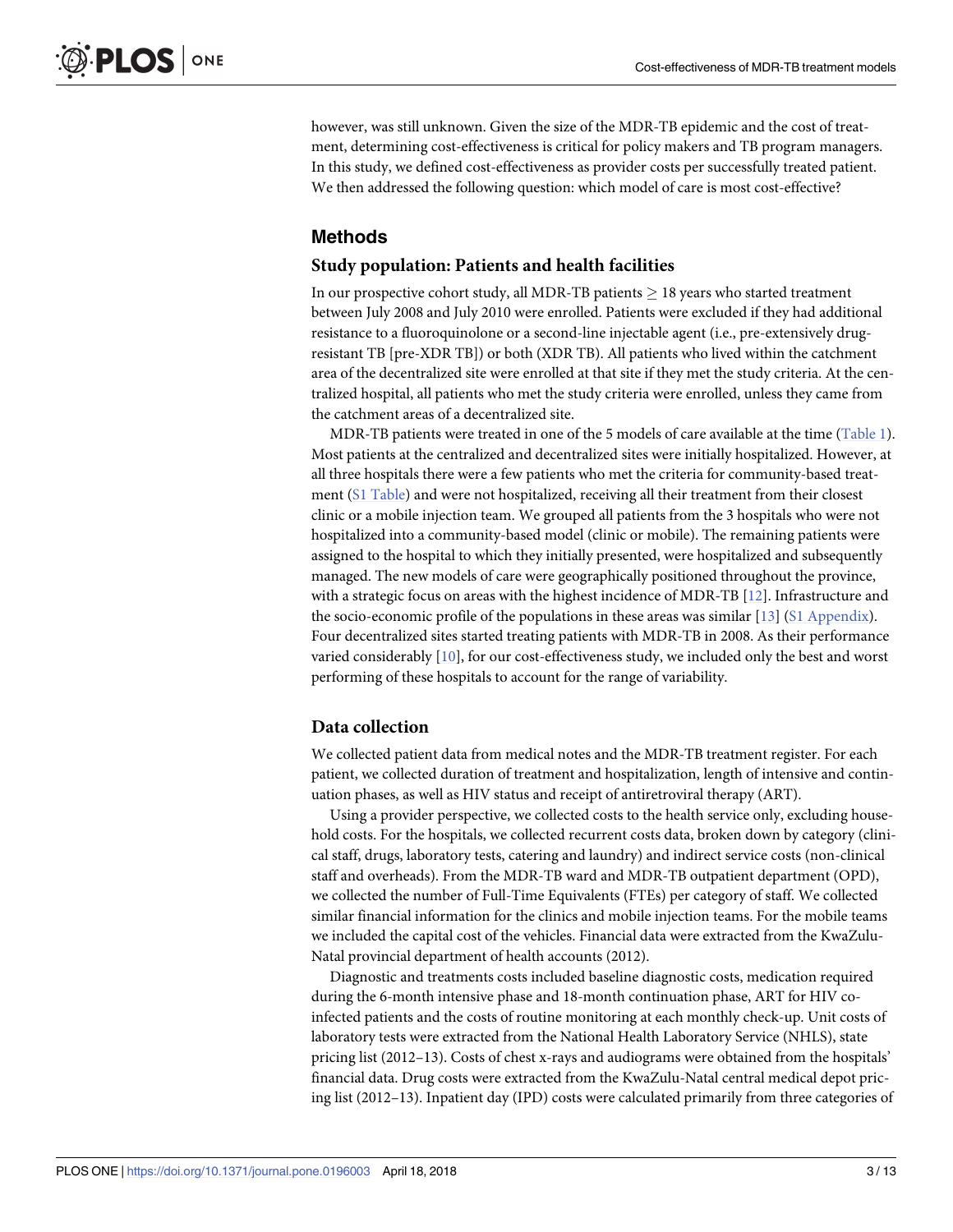<span id="page-3-0"></span>expenditure: clinical staff, direct service costs (laundry, catering), and indirect service costs. OPD costs were derived from direct personnel costs and indirect service costs.

Activity data by facility were provided by the KwaZulu-Natal provincial department. Data on number and type of contacts made by mobile teams were extracted from their registers.

#### **Study outcomes**

Treatment outcomes of patients were determined at the end of treatment, according to definitions developed by the WHO ( $S2$  [Table](#page-10-0)) [\[14,](#page-11-0) [15\]](#page-11-0). Treatment success was defined as the proportion of patients who were cured or completed treatment.

The primary outcomes of this study were cost-effectiveness and incremental cost-effectiveness ratios (ICER). We defined cost-effectiveness as provider costs per successfully treated patient compared to a no treatment option and present this cost for each model of care. ICERs were used to compare the cost-effectiveness of the different models of treatment [[16](#page-11-0)].

#### **Data analysis**

We initially had 1269 patients in our study, but excluded 231 patients at the Centralized hospital who had missing data on hospital duration. The remaining 1038 patients were included in the cost-effectiveness analysis.

We calculated the economic costs for each patient using several steps. Firstly, we determined the type and number of contacts with the health service: numbers of IPDs, OPD visits, number of days in the intensive phase to determine the number of injections administered and number of days in the continuation phase to determine the number of OPD visits for monthly monitoring.

We calculated the unit cost per type of health service contact: IPD, OPD visit, injection in clinics or at home with mobiles, from which we quantified the cost for each patient. The cost per patient for drugs, diagnostics and monitoring tests (laboratory, audiology and chest xrays) was calculated according to standard treatment protocols. We added, where relevant, the cost of HIV related services: HIV testing, CD4 cell count and viral load tests as well as ART associated costs. Cost of pregnancy tests for all women aged 15 to 49 were included.

For the hospitals, we obtained clinical staff cost per IPD and OPD visit, by applying the mid-point salary package to the Full-Time Equivalents (FTEs) per category of staff [[17](#page-11-0)]. This was then divided by the total number of IPDs or OPD visits for the year. Catering, laundry and indirect costs were calculated using each hospital's average per IPD and OPD visit [\[18\]](#page-11-0) ([S3](#page-10-0) [Table](#page-10-0)).

We calculated recurrent cost per injection at clinics using the average cost per consultation at the clinic. For mobiles, the cost of home injections was the sum of the annualized mobile capital and running costs, the cost of the nurse running each mobile, with an additional 10% overheads for planning and management. These costs were apportioned by applying the proportion of MDR-TB injection visits. Capital costs were annualised over 5 years using a 3% discount rate. For each patient the cost of diagnosis and treatment was calculated as follows:

Cost of Tests and Drugs + (Cost clinical staff per IPD + Other costs per IPD)  $*$  number of  $IPDs +$  (Cost clinical staff per OPD + Other costs per OPD)  $*$  number of OPD visits + Cost per clinic injection  $*$  number of clinics injections OR Cost per mobile injection  $*$  number of mobiles injections.

Data collected in 2012 ZAR (the last year of our study) were inflated to 2014 using the South African medical consumer price index of 63 for 2012 and 64 for 2013 [\[19\]](#page-11-0). This was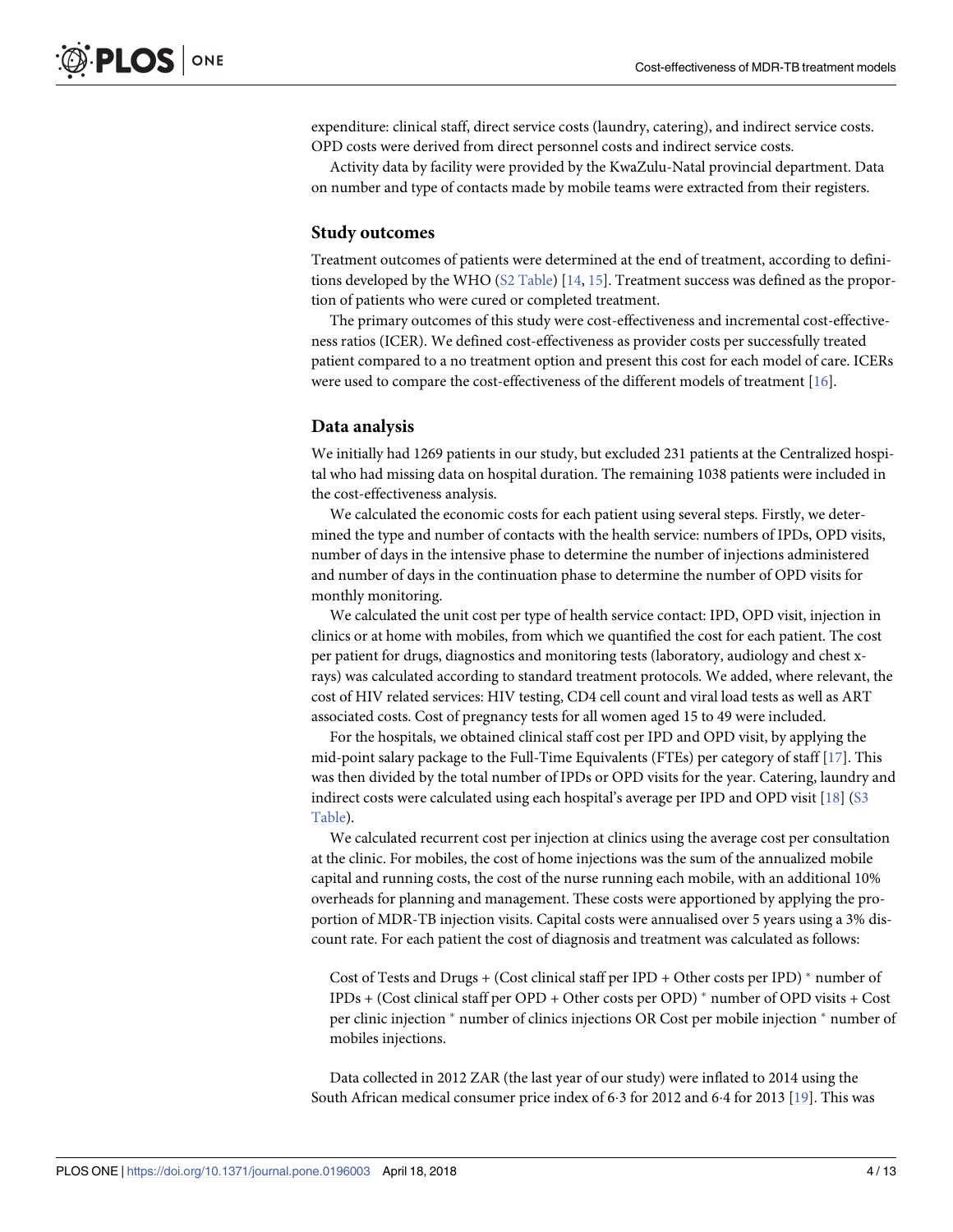<span id="page-4-0"></span>converted to US dollars using the 2014 average annual exchange rate of USD1 = South African rand (ZAR) 10-44 [\[20\]](#page-11-0).

Baseline characteristics and treatment outcomes were described using simple frequencies. Where appropriate Chi-square and Fisher's exact test, were used to test the relationship between categorical characteristics and model of care. All baseline factors indicative of an imbalance in treatment groups were further analysed for their individual effects on cost and effectiveness (treatment success), respectively.

The propensity score is a balancing tool to reduce differences in the distribution of baseline variables between treatment groups [[21](#page-11-0)]. Due to the limited sample size in the mobile and clinic models, propensity score weighting presented a more feasible approach than propensity score matching which may result in the exclusion of patients. We created, using the variables previous TB treatment, HIV and ART status, baseline weight and positive smear microscopy in logistic regression, separate propensity scores to compare the following pairs of treatment groups: Centralised vs Decentralised 2, Clinic vs Decentralised 2, Mobile vs Clinic, Decentralised 1 vs Mobile. These four comparisons were ordered, according to effectiveness, from lowest to highest for the purpose of the ICER analysis. Using the overidentification test, the balance of covariates between treatment models was assessed and, having adjusted for the propensity score weights, the standardized differences of covariates were compared. All individuals with missing data for any of the covariates were excluded for this weighting exercise ([S2](#page-10-0) [Appendix\)](#page-10-0).

In the ICER analysis only propensity weighted costs and treatment success rates are presented. Having ordered the models of care by success rates (lowest to highest), each model was compared to the previous model to determine which model was most cost-effective, i.e. had the lowest provider cost per successfully treated patient. Two sensitivity analyses were conducted to determine at which success rate and what number of days of hospitalization the hospitalized models would become as cost-effective as the most cost-effective model.

# **Ethics approval**

The study protocol was approved by the University of KwaZulu-Natal Biomedical Research Ethics Committee and the KwaZulu-Natal Department of Health. Informed consent was waived by the ethics committee, as all data had been previously collected during routine medical care and did not pose any additional risks to patients.

# **Results**

#### **Patient characteristics and treatment outcomes**

Of the 1038 MDR-TB patients studied 52% were female and the median age was 35 years [IQR 27–43] [\(Table](#page-5-0) 2). HIV co-infection rates varied across the different models of care, from 84% at Decentralized 2 to 62% in the Mobile model ( $p = 0.002$ ). The proportion of HIV-infected patients receiving ART across the modes of care varied, with 77% of patients at Decentralized 2 receiving ART compared to 100% in the Clinic and Mobile models (p*<*0.001). (Receipt of ART was a criterion for admission to the community-based models for patients co-infected with HIV). In our study cohort 114/748 (15%) of HIV-infected patients were not on ART [\(Table](#page-6-0) 3). There was variation in other baseline variables across the models of care, but only the differences in pre-treatment weight (p*<*0.001) and previous episodes of TB (p*<*0.001) were significant. As HIV and ART status had a significant effect on treatment outcomes, we stratified treatment outcomes by HIV and ART status ([Table](#page-6-0) 3). As expected, patients co-infected with HIV not on ART had poorer treatment outcomes than those who were on ART.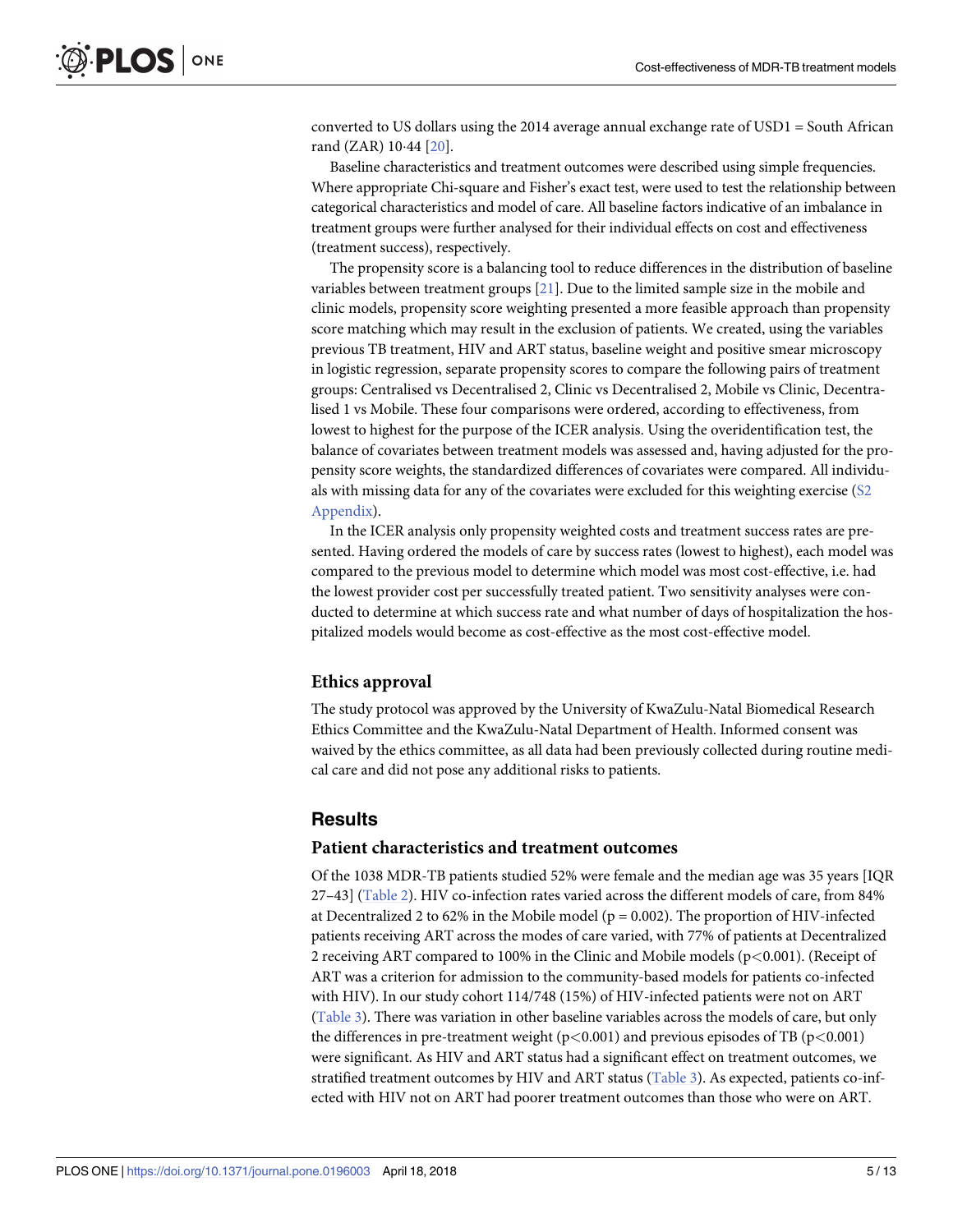<span id="page-5-0"></span>

| <b>Patient characteristics</b>          | <b>Centralized hospital</b> |             | Decentralized models | <b>Community-based models</b> |             |         |
|-----------------------------------------|-----------------------------|-------------|----------------------|-------------------------------|-------------|---------|
|                                         |                             |             | $\mathbf{2}$         | Clinic                        | Mobile      | p-value |
|                                         | $N = 582$                   | $N = 125$   | $N = 261$            | $N = 25$                      | $N = 45$    |         |
| Female                                  | 299(51)                     | 68 (54)     | 136(52)              | 13(52)                        | 23(51)      | 0.88    |
| Median age (years, IQR)                 | $34(27-41)$                 | $36(28-42)$ | $36(29-44)$          | $34(29-42)$                   | $33(28-42)$ | 0.3270  |
| Median weight (kg, IQR)                 | $53(46-60)$                 | $49(43-56)$ | $52(44-59)$          | $48(41-52)$                   | $52(47-59)$ | 0.0002  |
| Previous TB                             | 558 (96)                    | 87 (70)     | 107(41)              | 18(72)                        | 26/45(58)   | < 0.001 |
| HIV-infected, n/total tested*           | 411/564(73)                 | 96/124 (77) | 197/235 (84)         | 16/24(67)                     | 28/45(62)   | 0.002   |
| On ART, n/known ART status <sup>†</sup> | 331/404 (82)                | 92/95 (97)  | 129/167 (77)         | 16/16(100)                    | 28/28 (100) | < 0.001 |
| Smear positive at diagnosis             | 406(52)                     | 80(64)      | 195(75)              | 16(64)                        | 25(56)      | < 0.001 |
| Resistant to $>$ 3 drugs at baseline    | 470 (58)                    | 72(58)      | 138(53)              | 15(60)                        | 24(53)      | 0.677   |

#### **[Table](#page-4-0) 2. Baseline demographic and clinical characteristics of MDR-TB patients (N = 1038).**

Data are number (%) unless otherwise stated.

 Unknown HIV status documented in: 18 patients in the centralized hospital; 1 patient in Decentralized 1; 26 patients in Decentralized 2; l patient in the Clinic and 0 patients in the Mobile models.

 $^\dagger$  Unknown ART status documented in: 7 patients in the centralized site, 1 patient at Decentralized 1 and 30 patients Decentralized 2.

<https://doi.org/10.1371/journal.pone.0196003.t002>

#### **Treatment details and costing**

Duration of treatment, length of intensive phase, and length of hospitalization varied between patients, affecting the number of injections administered to outpatients and the number of OPD visits [\(Table](#page-7-0) 4). In [Table](#page-7-0) 5, the mean cost per patient per type of activity and per model are shown.

The total cost per patient treated varied significantly across the models of care (Decentralized hospital 30,185USD, Decentralized 2 28, 246USD, Decentralized 1 19, 484USD, Mobile 9,394USD and Clinic 6,739USD; p*<*0.0001), with the average cost per patient 3 to 4.5 times lower in the community-based models of care. Inpatient care (excluding drugs and labs) was the main cost driver in the hospital-based models, accounting for 85% of cost per patient treated at Decentralized 2, 84% at the Centralized hospital and 65% at Decentralized 1. In contrast, in the community-based models of care, tests and drugs accounted for 41% and 48% of the costs in Mobile and Clinic care respectively. The length of hospitalization accounted for the difference in the cost per patient treated at the two decentralised models. At Decentralized 2 the mean number of inpatient days was twice that of Decentralized 1 (158 vs 79 days) [\(Table](#page-7-0) 4), with an IPD cost per patient almost twice that of Decentralized 1 (USD24,130 vs USD12,631) [\(Table](#page-7-0) 5).

Having ranked the models of care from lowest to highest treatment success, the following comparisons were used for the ICER analysis: Centralized vs Decentralized 2, Decentralized 2 versus the Clinic model, the Clinic versus the Mobile model and finally the Mobile versus Decentralized 1. After applying propensity score weights for each of the aforementioned comparisons separately, previous TB, HIV and ART status, baseline weight and positive smear microscopy were similar between the models of care. (The standardized differences between covariates before and after weighting as well as the p-values for covariate balance are presented in S2 [Appendix.](#page-10-0))

Propensity score weighted costs and treatment success rates are presented in [Table](#page-8-0) 6. The Centralized model of care was the least cost-effective owing to the lowest success rate and the highest cost per patient. This was followed by Decentralized 2. The community-based models (Clinic and Mobile) were more cost-effective than models which included hospitalisation. Although the Mobile model was more costly than the Clinic model, it was 8% more effective,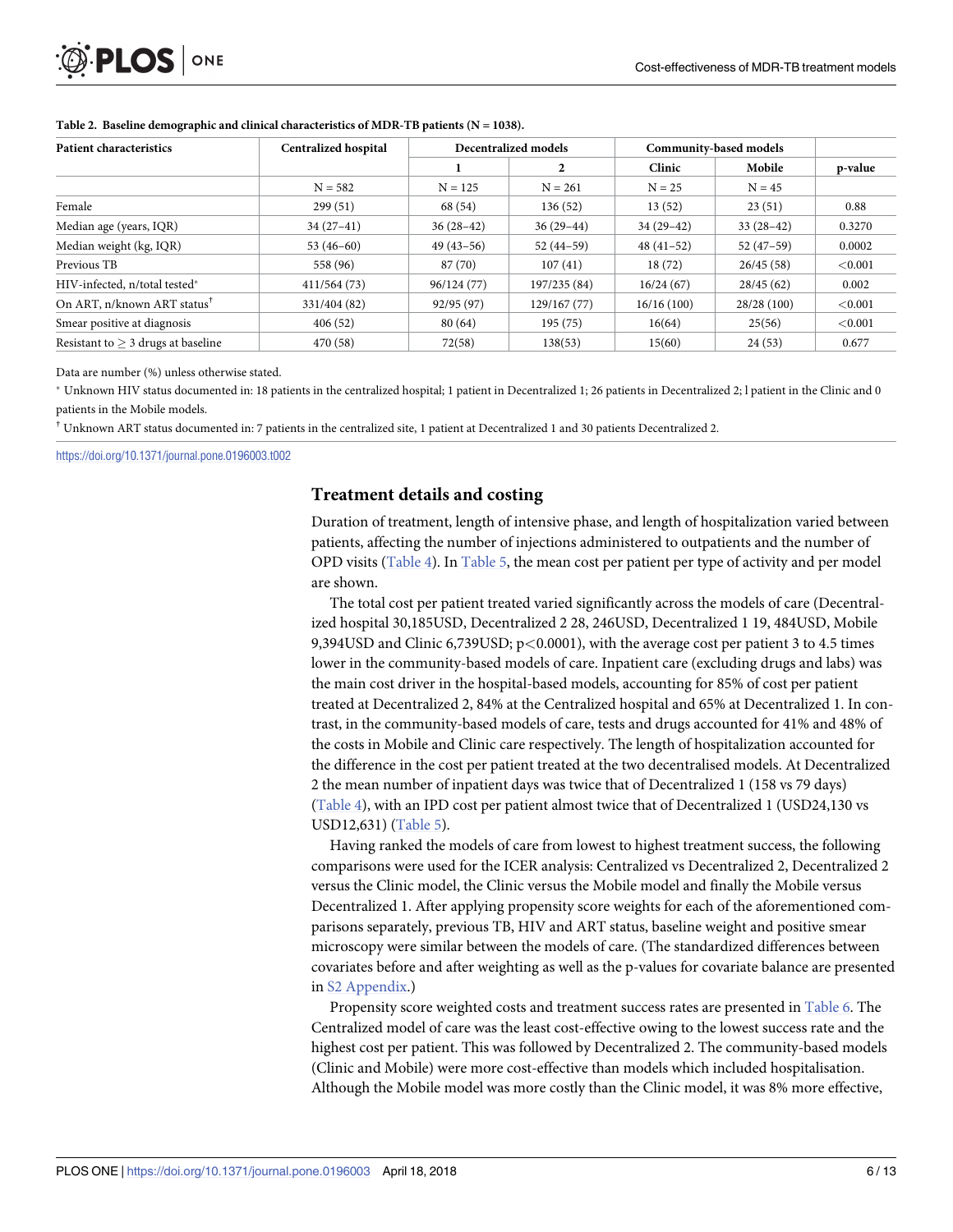<span id="page-6-0"></span>

#### **[Table](#page-4-0) 3. Treatment outcomes of patients with MDR-TB in KwaZulu-Natal, South Africa (N = 1038).**

|                                    | Cured            | <b>Completed treatment</b> | Treatment success <sup>†</sup> | <b>Died</b>             | Failed           | Defaulted        | <b>Transferred out</b> |
|------------------------------------|------------------|----------------------------|--------------------------------|-------------------------|------------------|------------------|------------------------|
| Centralized hospital ( $n = 582$ ) |                  |                            |                                |                         |                  |                  |                        |
| Total                              | 198 (34%)        | 117 (20%)                  | 315 (54%)                      | 101 (17%)               | 19 (3%)          | 145 (25%)        | $\overline{2}$         |
| HIV-negative                       | 55 (36%)         | 34 (22%)                   | 89 (58%)                       | 20 (13%)                | 3(2%)            | 41 (27%)         | $\theta$               |
| HIV-positive + ART                 | 116 (35%)        | 71 (22%)                   | 187 (57%)                      | 57 (17%)                | 12(4%)           | 73 (22%)         | $2(0.6\%)$             |
| HIV-positive no ART                | 17(23%)          | 10(14%)                    | 27 (37%)                       | 16(22%)                 | 4(5%)            | 26 (36%)         | $\bf{0}$               |
| Unknown HIV status                 | 7(39%)           | $2(11\%)$                  | $9(50\%)$                      | 6(33%)                  | $\boldsymbol{0}$ | 3(17%)           | $\boldsymbol{0}$       |
| HIV-positive, unknown ART status   | 3(43%)           | $\overline{0}$             | 3(43%)                         | 2(29%)                  | $\overline{0}$   | 2(29%)           | $\mathbf{0}$           |
| Decentralized 1 ( $n = 125$ )      |                  |                            |                                |                         |                  |                  |                        |
| Total                              | 78 (62%)         | 12 (10%)                   | 90 (72%)                       | 17(14%)                 | 7(6%)            | 9(7%)            | 2(2%)                  |
| HIV-negative                       | 17(61%)          | $3(11\%)$                  | 20 (72%)                       | 2(7%)                   | 2(7%)            | $3(11\%)$        | 1(4%)                  |
| HIV-positive + ART                 | 58 (63%)         | $9(10\%)$                  | 67 (73%)                       | 14 (15%)                | 5(5%)            | 5(5%)            | $1(1\%)$               |
| HIV-positive no ART                | 2(67%)           | $\overline{0}$             | 2(67%)                         | $\boldsymbol{0}$        | $\overline{0}$   | 1(33%)           | $\bf{0}$               |
| Unknown HIV status                 | $1(100\%)$       | $\overline{0}$             | $1(100\%)$                     | $\boldsymbol{0}$        | $\boldsymbol{0}$ | 0                | $\boldsymbol{0}$       |
| HIV-positive, unknown ART status   | $\bf{0}$         | $\boldsymbol{0}$           | $\boldsymbol{0}$               | $1(100\%)$              | $\boldsymbol{0}$ | $\boldsymbol{0}$ | $\boldsymbol{0}$       |
| Decentralized 2 ( $n = 261$ )      |                  |                            |                                |                         |                  |                  |                        |
| Total                              | 120 (46%)        | 15 (6%)                    | 135 (52%)                      | 69 (26%)                | 19 (7%)          | 28 (11%)         | 10(4%)                 |
| HIV-negative                       | 18 (47%)         | 2(5%)                      | 20 (52%)                       | 6(16%)                  | 3(8%)            | 8(21%)           | 1(3%)                  |
| HIV-positive + ART                 | 72 (56%)         | 8(6%)                      | 80 (62%)                       | 24 (19%)                | 10(8%)           | 12(9%)           | 3(2%)                  |
| HIV-positive no ART                | 16(42%)          | 2(5%)                      | 18 (47%)                       | 11 (29%)                | 2(5%)            | $4(11\%)$        | 3(8%)                  |
| Unknown HIV status                 | 4(15%)           | 2(8%)                      | 6(23%)                         | 13 (50%)                | 3(12%)           | 2(8%)            | 2(8%)                  |
| HIV-positive, unknown ART status   | 10 (33%)         | 1(3%)                      | 11 (37%)                       | 15 (50%)                | 1(3%)            | 2(7%)            | 1(3%)                  |
| Clinic $(n = 25)$                  |                  |                            |                                |                         |                  |                  |                        |
| Total                              | 12 (48%)         | 3(12%)                     | 15 (60%)                       | 4(16%)                  | 2(8%)            | 4(16%)           | $\boldsymbol{0}$       |
| HIV-negative                       | $\overline{0}$   | 1(12%)                     | 1(12%)                         | $4(50\%)^{\frac{1}{4}}$ | 2(25%)           | 1(4%)            | $\boldsymbol{0}$       |
| HIV-positive + ART                 | 12 (75%)         | 2(12%)                     | 14 (87%)                       | $\boldsymbol{0}$        | $\overline{0}$   | 2(8%)            | $\mathbf{0}$           |
| HIV-positive no ART                | $\mathbf{0}$     | $\overline{0}$             | $\mathbf{0}$                   | $\overline{0}$          | $\overline{0}$   | $\overline{0}$   | $\mathbf{0}$           |
| Unknown HIV status                 | $\boldsymbol{0}$ | $\overline{0}$             | $\boldsymbol{0}$               | $\boldsymbol{0}$        | 0                | $1(100\%)$       | $\boldsymbol{0}$       |
| HIV-positive, unknown ART status   | $\mathbf{0}$     | $\boldsymbol{0}$           | $\mathbf{0}$                   | $\boldsymbol{0}$        | $\boldsymbol{0}$ | $\boldsymbol{0}$ | $\boldsymbol{0}$       |
| Mobile $(n = 45)$                  |                  |                            |                                |                         |                  |                  |                        |
| Total                              | 30 (67%)         | $\mathbf{0}$               | 30 (67%)                       | 4(9%)                   | 3(7%)            | 5(11%)           | 3                      |
| HIV-negative                       | 6 (35%)          | $\boldsymbol{0}$           | 6(35%)                         | 4(23%)                  | 3(18%)           | 3(18%)           | 1(6%)                  |
| HIV-positive + ART                 | 24 (86%)         | $\boldsymbol{0}$           | 24 (86%)                       | $\bf{0}$                | $\boldsymbol{0}$ | 2(7%)            | 2(7%)                  |
| HIV-positive no ART                | $\boldsymbol{0}$ | $\overline{0}$             | $\boldsymbol{0}$               | $\boldsymbol{0}$        | $\boldsymbol{0}$ | $\boldsymbol{0}$ | $\bf{0}$               |
| Unknown HIV status                 | $\mathbf{0}$     | $\boldsymbol{0}$           | $\mathbf{0}$                   | $\boldsymbol{0}$        | $\boldsymbol{0}$ | $\boldsymbol{0}$ | $\boldsymbol{0}$       |
| HIV-positive, unknown ART status   | $\mathbf{0}$     | $\mathbf{0}$               | $\mathbf{0}$                   | $\boldsymbol{0}$        | $\boldsymbol{0}$ | $\boldsymbol{0}$ | $\mathbf{0}$           |

† Treatment success: Sum of the patients cured and completed treatment.

 $\rm ^{4}$  Two patients died due to trauma, deaths not related to TB.

<https://doi.org/10.1371/journal.pone.0196003.t003>

so that overall, the Mobile model was the most cost-effective model. Although Decentralized 1 had a 1% higher success rate than the Mobile model it was substantially more expensive than the Mobile.

Having identified treatment success and length of hospitalization as the two variables with the greatest impact on cost per patient successfully treated, we adjusted these two variables to assess their impact on cost-effectiveness of the models. Even if treatment success was increased to 100% in the Centralized and Decentralized models, they remained significantly more expensive than the community-based models. If the days of hospitalization at the Centralized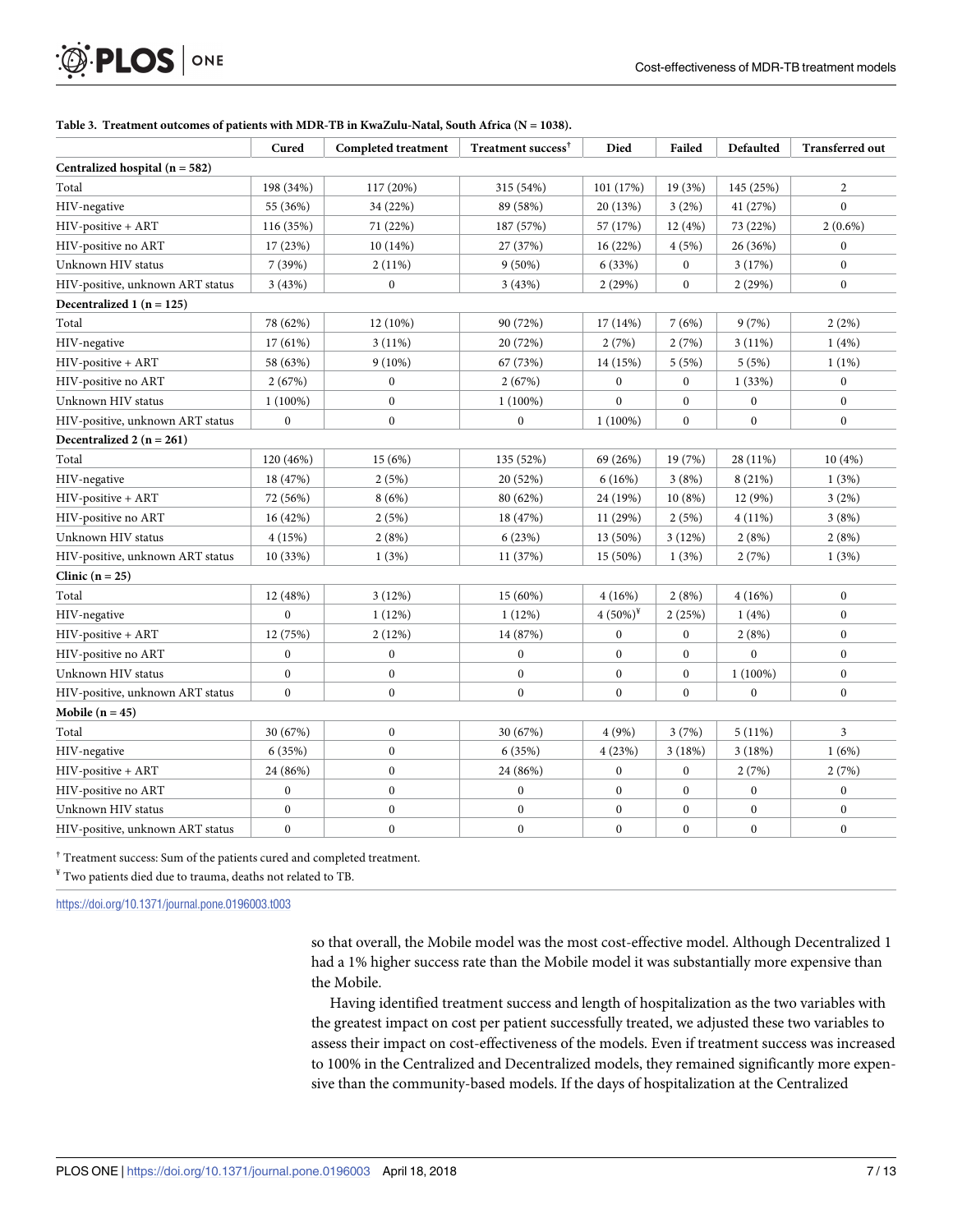#### **[Table](#page-5-0) 4. Days of treatment and numbers of attendances of MDR-TB patients (N = 1038).**

|                                                 | Centralized  |         | <b>Decentralized models</b> | <b>Community-based models</b> |              |
|-------------------------------------------------|--------------|---------|-----------------------------|-------------------------------|--------------|
|                                                 | hospital     |         | $\overline{2}$              | Clinic                        | Mobile       |
| Duration of MDR-TB* treatment (days)            | 482/595      | 583/719 | 499/664                     | 474/687                       | 575/693      |
| Intensive phase                                 |              |         |                             |                               |              |
| Duration (days)                                 | 187/196      | 177/195 | 167/182                     | 164/189                       | 179/192      |
| Inpatient days                                  | 130/136      | 79/70   | 158/174                     | $\Omega$                      | $\mathbf{0}$ |
| Injections administered in the community (days) | 57/60        | 98/125  | 9/8                         | 164/189                       | 179/192      |
| Number hospital OPD <sup>†</sup> visits         | 13/3         | 4/4     | 1/1                         | 6.1/7                         | 6.5/7        |
| Number clinic injections                        | 42/36        | 36/39   | 7/0                         | 117/135                       | $\mathbf{0}$ |
| Number mobile injections                        | $\mathbf{0}$ | 35/39   | $\Omega$                    | $\Omega$                      | 127/137      |
| Continuation phase                              |              |         |                             |                               |              |
| Duration (days)                                 | 311/392      | 405/504 | 342/484                     | 309/462                       | 396/495      |
| Number OPD Visits                               | 9/12         | 14/17   | 11/16                       | 10/15                         | 13/16        |

#### Data are mean/median

MDR-TB: Multidrug-resistant TB, TB resistant to isoniazid and rifampicin;

† Outpatient department

<https://doi.org/10.1371/journal.pone.0196003.t004>

<span id="page-7-0"></span>PLOS ONE

hospital was reduced to 2, the cost per successfully patient treated was still higher than that of the community-based models. For Decentralized 1 and 2, the days of hospitalization had to be reduced from 79 to 5 days and 158 to 6 days respectively for the cost for each successfully treated patient to be equivalent to that of the community-based models.

#### **Discussion**

Our large study, involving 1,038 MDR-TB patients, shows that community-based care is more cost-effective than care in either a decentralized or centralized setting as evidenced by the lower cost per patient successfully treated in the community-based models of care. Overall, the Mobile model was the most cost-effective model. Our findings support the recent WHO recommendation, together with that of others, for ambulatory care as the preferable model of care for patients with MDR-TB [[22](#page-11-0)[–24\]](#page-12-0).

Our study compared the cost-effectiveness of 5 different models of care in South Africa based on actual implementation and individual patient data. Four other South African studies have attempted to cost models of care, but relied on some estimated data, hypothetical implementation or data from one program only [[6](#page-11-0), [7](#page-11-0), [25,](#page-12-0) [26\]](#page-12-0). The costs we recorded are higher than those reported in these studies, probably due to longer treatment durations and higher HIV co-infection rates.

| Table 5. Cost per MDR-TB patient treated for each care model in 2014 US dollars (USD)* ( $N = 1038$ ). |
|--------------------------------------------------------------------------------------------------------|
|--------------------------------------------------------------------------------------------------------|

|                          | Centralized |        | Decentralized models | <b>Community-based models</b> |        |  |
|--------------------------|-------------|--------|----------------------|-------------------------------|--------|--|
|                          | hospital    |        |                      | Clinic                        | Mobile |  |
| <b>IPD Cost (USD)</b>    | 25,282      | 12,631 | 24,130               | 0                             | 0      |  |
| OPD Cost (USD)           | 1,071       | 1,879  | 1,086                | 1,727                         | 2,071  |  |
| Clinic/Mobile (USD)      | 636         | 1,059  | 116                  | 1,758                         | 3,447  |  |
| Tests <sup>†</sup> (USD) | 1,256       | 1,545  | 1,097                | 1,293                         | 1,534  |  |
| Drugs (USD)              | 1,940       | 2,371  | 2,013                | 1,961                         | 2,342  |  |
| Total cost (USD)         | 30,185      | 19,484 | 28,246               | 6,739                         | 9,394  |  |

#### Mean costs;

† Tests: diagnostic and monitoring tests—laboratory, audiology and chest x-rays

<https://doi.org/10.1371/journal.pone.0196003.t005>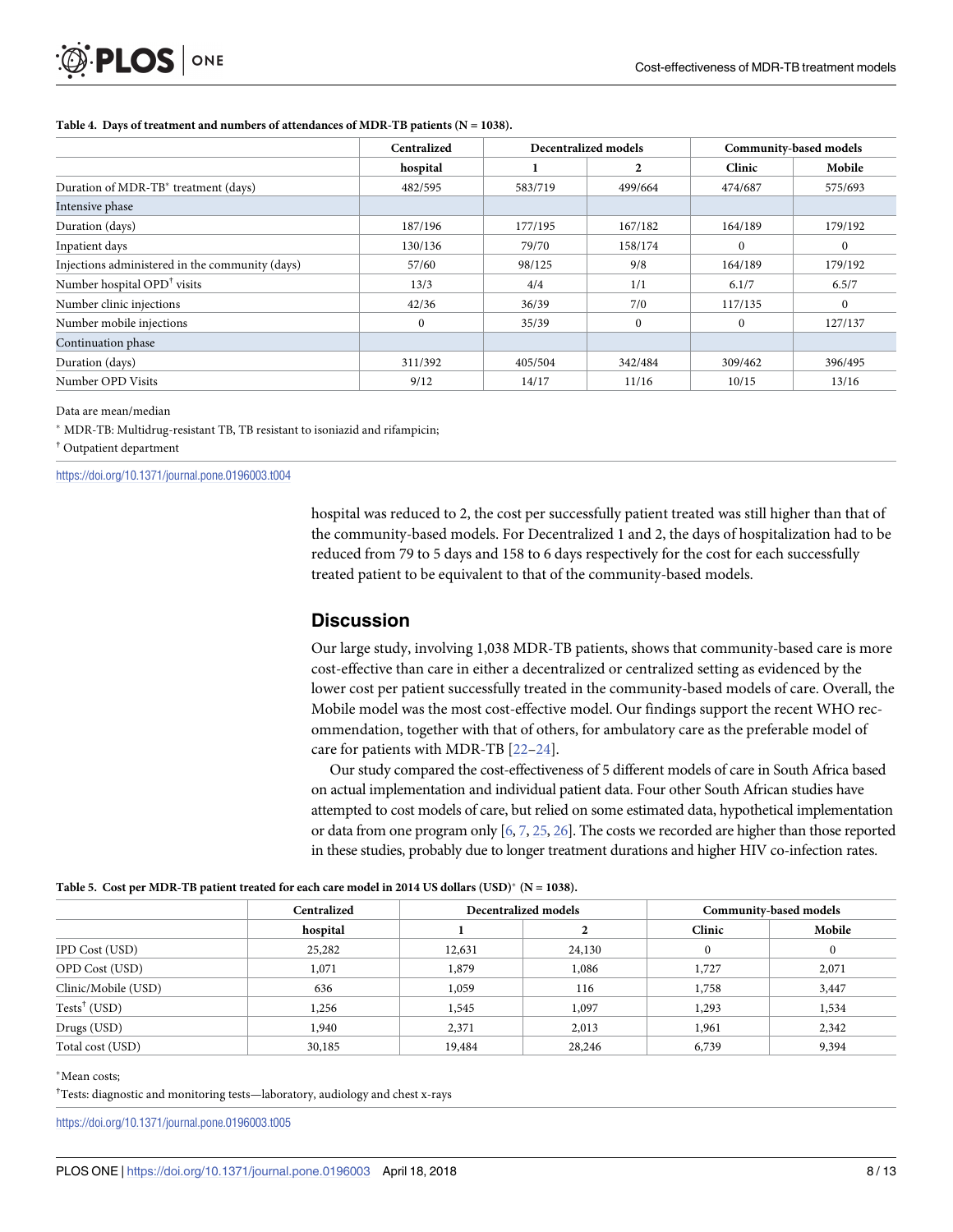<span id="page-8-0"></span>

| Model of care   | <b>Success</b><br>rate | Cost per<br>patient (USD) | Average cost per<br>success (USD) | <b>ICER</b><br>(USD) | Interpretation                                                                      |
|-----------------|------------------------|---------------------------|-----------------------------------|----------------------|-------------------------------------------------------------------------------------|
| Centralized     | 59%                    | 30575                     | 51822                             | $-179$               | Decentralized 2 is more cost-effective than the Centralized model.                  |
| Decentralized 2 | 63%                    | 29858                     | 47394                             |                      |                                                                                     |
| Decentralized 2 | 58%                    | 29200                     | 50345                             | $-2738$              | The Clinic model is more cost-effective than Decentralized 2.                       |
| Clinic          | 66%                    | 7297                      | 11056                             |                      |                                                                                     |
| Clinic          | 60%                    | 6626                      | 13943                             | 402                  | The Mobile model is more effective but more costly than the Clinic model. The 8%    |
| Mobile          | 68%                    | 9841                      | 11043                             |                      | difference in treatment success justifies the increased cost of the mobile model.   |
| Mobile          | 72%                    | 9957                      | 13829                             | 9687                 | Decentralized 1 is more costy than the Mobile model. The 1% difference in treatment |
| Decentralized 1 | 73%                    | 19644                     | 26910                             |                      | success does not justify the increased cost of Decentralized 1.                     |

#### [Table](#page-5-0) 6. Cost-effectiveness of the 5 models of care in 2014 US dollars (USD) using propensity score weighted costs and treatment success rate\*.

Final interpretation: From this analysis, the Mobile model is overall the most cost-effective model.

\* Note: The four comparisons (Decentralized vs Decentralized 2, Decentralized 2 vs Clinic, Clinic vs Mobile and Mobile vs Decentralized 1) were considered separately in propensity score analysis to match patients on their demographic and health baseline factors

<https://doi.org/10.1371/journal.pone.0196003.t006>

In our study, in the models of care in which patients were hospitalized (centralized and decentralized), hospitalization was a major cost driver, accounting for 65–85% of treatment costs. Even after controlling for duration of treatment, the cost per patient was significantly lower in the community-based models than the models which included hospitalization. In our setting, however, there will always be patients who require hospitalization. A number of global studies support these findings. In a systematic review inpatient care was estimated to cost 1.6 times more than community-based care [[27](#page-12-0)]. Fitzpatrick et al report that community-based care incurred lower costs than inpatient care and was more cost-effective [[2](#page-11-0)]. They recommend community-based care unless there is strong evidence for hospitalization. A study in Estonia and Russia found that hospitalization costs accounted for 67–82% of their total treatment costs [\[5\]](#page-11-0), a finding very similar to our study.

In the community-based models of care in our study—in which patients were not hospitalized—tests and drugs were a major cost driver, accounting for 41% of the cost of mobile services and 48% of the cost of clinic services. The costs we report for tests and drugs are similar to those reported by one of the South African studies [\[25\]](#page-12-0). We report higher costs for tests and drugs than Sinanovic et al, which is probably due to longer treatment durations and higher HIV co-infection rates [\[26\]](#page-12-0).

Patient enrolment in the study started in 2008 and limited access to ART at that time accounts for the 15% of HIV-infected patients who were not on ART. ART is now more easily accessible as eligibility criteria have changed and nurses trained to initiate ART. Furthermore, with the introduction of the new test and treat approach in South Africa, there will soon be very few HIV-positive patients not on ART. In patients co-infected with HIV, ART is a significant determinant of treatment success [\[28](#page-12-0), [29](#page-12-0)], and in our study 67 (59%) of HIV-positive patients not on ART has an unsuccessful treatment outcome.

Surprisingly, the community-based models of treatment were not more effective for HIVnegative patients. This, however, may be a consequence of the small number of HIV-negative patients in our cohort and that 2 of the 4 deaths (out of 8 total HIV-negative patients in the clinic model), were unrelated to MDR-TB [\(Table](#page-6-0) 3).

The differences between the two decentralised models highlight that alternate models of care are not always more effective or more cost-effective. Treatment success was lower at Decentralized 2 ([Table](#page-6-0) 3). And, although decentralization aimed to reduce the length of hospitalization, Decentralized 2 reported long periods of hospitalization (a mean of 158 days) as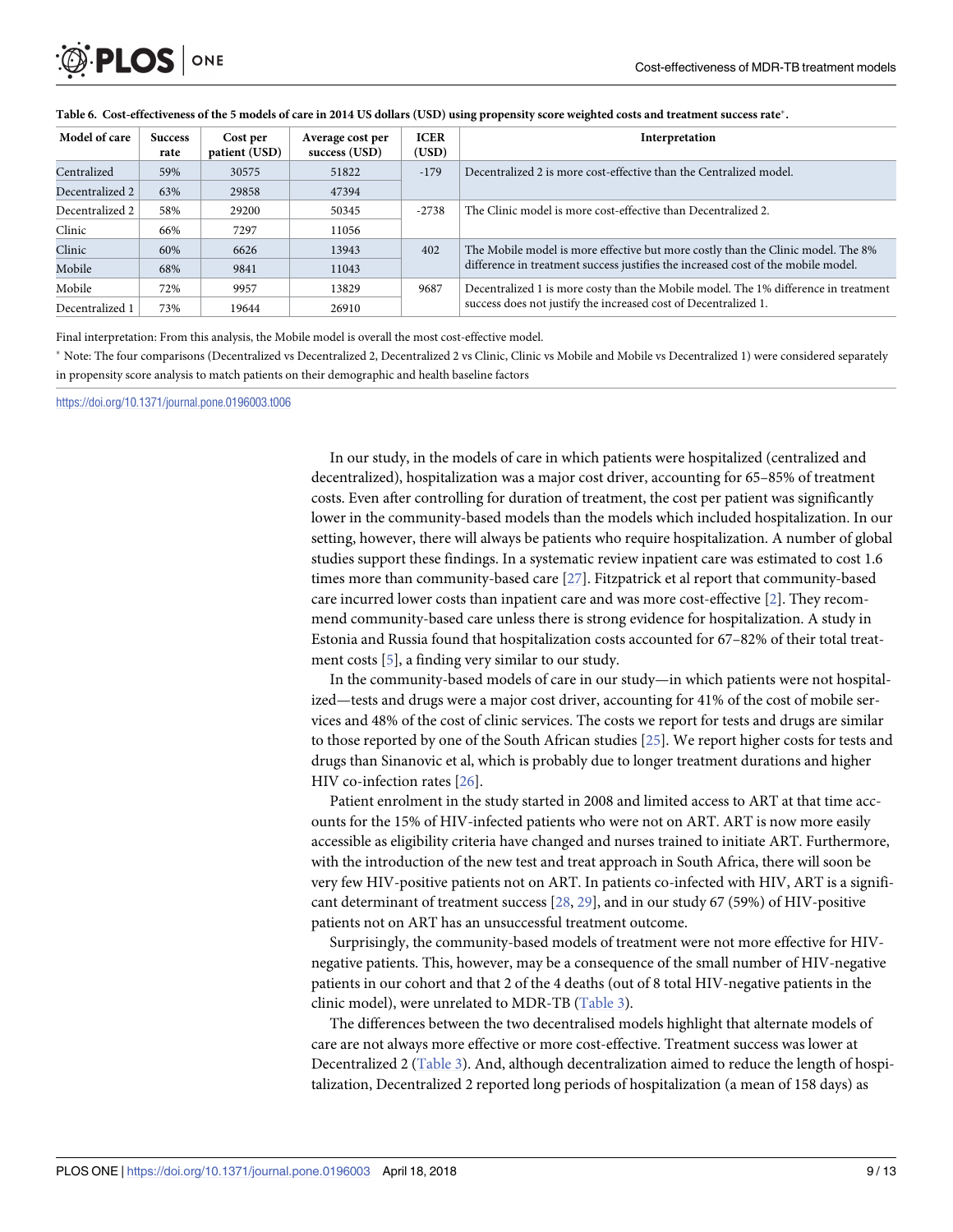<span id="page-9-0"></span>clinicians, unconfident about managing MDR-TB and anxious about MDR-TB transmission in the community, hospitalised patients for longer than necessary or stipulated in the guidelines. These findings highlight the need for regular monitoring and support during service expansion to ensure staff understand new programs and implementation is according to guidelines. Numerous studies have reported the difficulties in introducing and expanding new diagnostics, algorithms or models of care [[30](#page-12-0), [31](#page-12-0)].

Community-based treatment together with decreasing the length of hospitalization reduces provider costs of MDR-TB services. However, as we did not capture household costs, we were unable to determine which model of care was most cost-effective to patients and society overall. Although the diagnosis and treatment of MDR-TB in South Africa is free, patients incur substantial costs accessing health services, with the poorest patients incurring the highest costs [\[32,](#page-12-0) [33](#page-12-0)]. In some instances, when patients can continue with their household duties and return to work when they respond to treatment, community-based treatment will reduce household costs. In other instances, however, significant household costs may be incurred accessing the clinic daily or nursing an ill patient at home. As patients with TB are poorer than the average South African [[34\]](#page-12-0) and social protection against the cost of illness is a key objective of the post-2015 Global TB strategy [[35\]](#page-12-0), to optimize the chance of treatment success [[36\]](#page-12-0) and reduce catastrophic costs, the mechanism for delivery of all MDR-TB services must minimise productivity loss and provide timely social protection. In promoting community-based models of treatment, education on infection control at a household level is essential to minimize possible transmission, the infection of a household member and additional household-level costs.

As our study reports findings from a large study cohort, of a programme implemented and funded entirely by the Department of Health, at sites with heterogeneous treatment success, we believe this increases the generalizability of our findings to other resource-limited settings.

This operational study evaluated an intervention implemented by the public sector, and we had limited control over the design, scope and quality of implementation. Many patients were excluded from our analysis due to missing data. The generalisability of our findings is limited by the small number of patients treated in the community-based models and that there were no HIV-infected patients not on ART in the community-based models. Additional adequately powered studies are needed to better inform criteria for allocation to ambulatory care and to determine which models of care are most effective in differing community contexts, as are those investigating household costs related to MDR-TB.

We conclude that even in resource-limited settings and in the presence of HIV co-infection, community-based care is more cost-effective than care in either a centralized or decentralized hospital setting for patients who do not require hospitalization. As the global number of MDR-TB patients continues to increase, our findings support the WHO call for ambulatory care.

Ambulatory care reduces the provider costs of MDR-TB treatment and possibly household costs too. Recent advances in technology, including short course regimens, new and repurposed drugs and mobile phones have the potential to reduce provider and household costs further. To assess the impact of these new technologies on provider and household costs, additional cost effectiveness studies should be performed as these interventions are implemented. However, providing effective MDR-TB care requires a complex health system response, the complexity of which will increase as new drugs and diagnostic tools emerge. Recognising that different models of care are required to provide universal access to MDR-TB treatment, responsible oversight and vigilance by National TB programs, together with appropriate investment in health systems and staff is necessary to ensure all MDR-TB services are effective.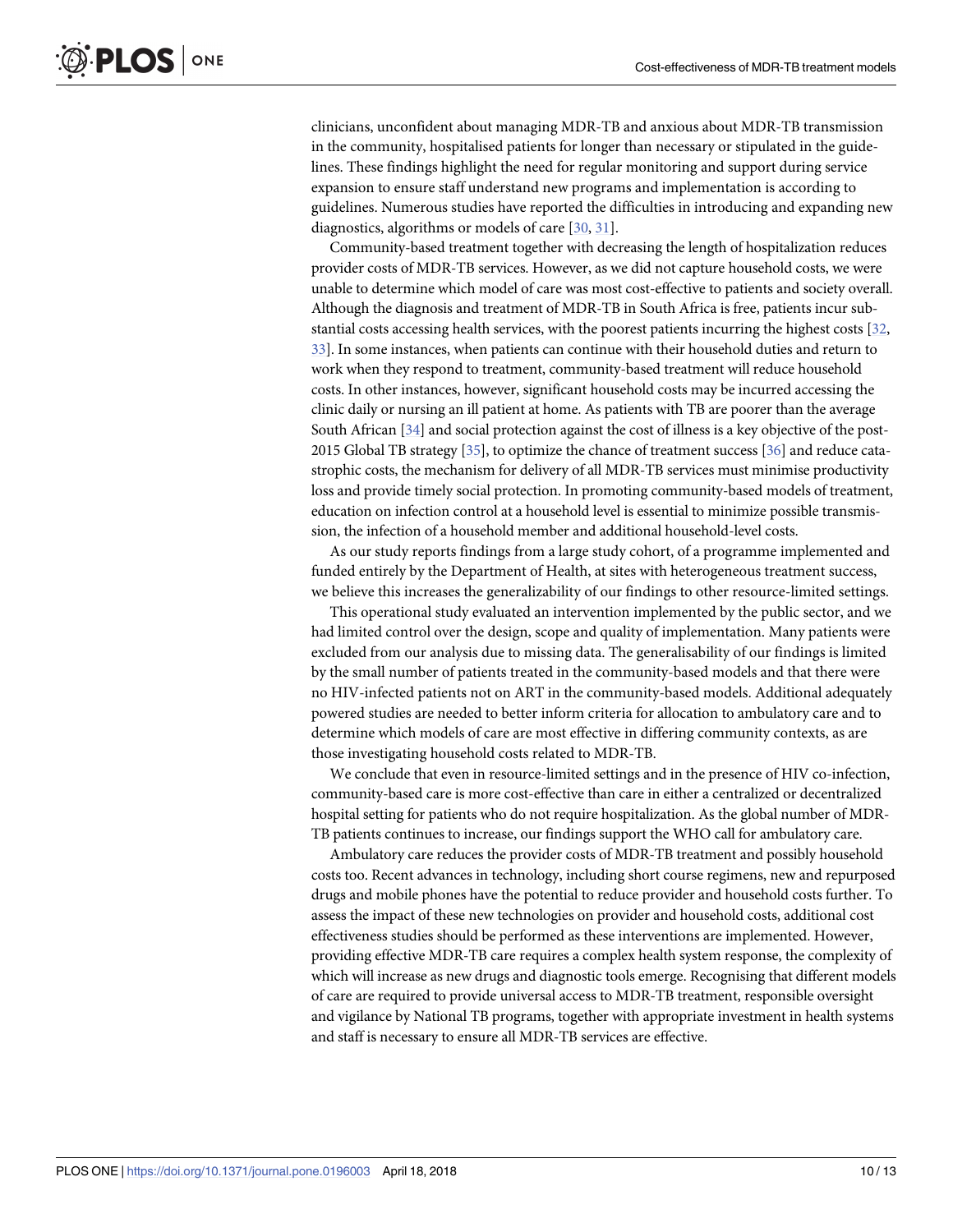# <span id="page-10-0"></span>**Supporting information**

**S1 [Table.](http://www.plosone.org/article/fetchSingleRepresentation.action?uri=info:doi/10.1371/journal.pone.0196003.s001) Criteria for home-based treatment of MDR-TB patients.** (DOCX)

**S2 [Table.](http://www.plosone.org/article/fetchSingleRepresentation.action?uri=info:doi/10.1371/journal.pone.0196003.s002) Treatment outcome definitions.** (DOCX)

**S3 [Table.](http://www.plosone.org/article/fetchSingleRepresentation.action?uri=info:doi/10.1371/journal.pone.0196003.s003) Unit cost per type of activity per site.** (DOCX)

**S1 [Appendix](http://www.plosone.org/article/fetchSingleRepresentation.action?uri=info:doi/10.1371/journal.pone.0196003.s004). Comparison of populations included in this study.** (DOCX)

**S2 [Appendix](http://www.plosone.org/article/fetchSingleRepresentation.action?uri=info:doi/10.1371/journal.pone.0196003.s005). Additional methodology regarding the propensity analysis.** (DOCX)

# **Acknowledgments**

We acknowledge the KwaZulu-Natal Department of Health and thank facility level managers, doctors, nurses and data capturers at the study sites for their assistance. We gratefully acknowledge the participants in the study.

# **Author Contributions**

**Conceptualization:** Marian Loveday, Kristina Wallengren, Tarylee Reddy, Emmanuelle Daviaud.

**Data curation:** Marian Loveday, Harsha Desai, Zanele Radebe, Emmanuelle Daviaud.

**Formal analysis:** Marian Loveday, Tarylee Reddy, Donela Besada, James C. M. Brust, Emmanuelle Daviaud.

**Funding acquisition:** Marian Loveday, Kristina Wallengren.

**Investigation:** Marian Loveday, Harsha Desai, Emmanuelle Daviaud.

**Methodology:** Marian Loveday, Kristina Wallengren, Tarylee Reddy, Donela Besada, James C. M. Brust, Anna Voce, Zanele Radebe, Nesri Padayatchi, Emmanuelle Daviaud.

**Project administration:** Marian Loveday, Jacqueline Ngozo, Zanele Radebe, Iqbal Master.

**Resources:** Marian Loveday, Jacqueline Ngozo, Zanele Radebe, Iqbal Master, Emmanuelle Daviaud.

**Supervision:** Marian Loveday, Anna Voce, Jacqueline Ngozo, Iqbal Master, Nesri Padayatchi.

**Validation:** Marian Loveday, Tarylee Reddy, Donela Besada, James C. M. Brust, Anna Voce, Iqbal Master, Nesri Padayatchi, Emmanuelle Daviaud.

**Visualization:** Marian Loveday.

**Writing – original draft:** Marian Loveday, Tarylee Reddy, James C. M. Brust, Emmanuelle Daviaud.

**Writing – review & editing:** Marian Loveday, Kristina Wallengren, Tarylee Reddy, Donela Besada, James C. M. Brust, Anna Voce, Harsha Desai, Jacqueline Ngozo, Zanele Radebe, Iqbal Master, Nesri Padayatchi, Emmanuelle Daviaud.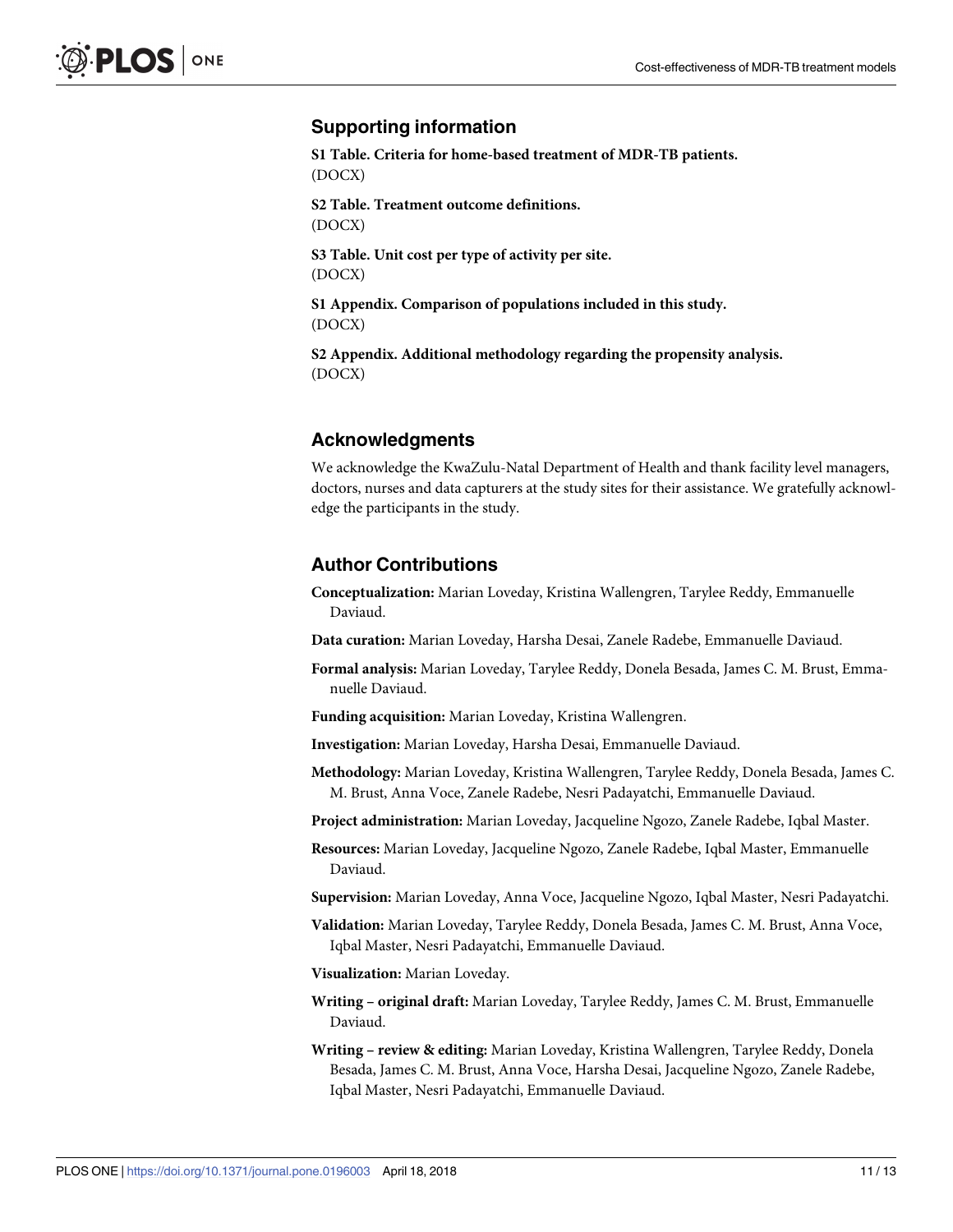### <span id="page-11-0"></span>**References**

- **[1](#page-1-0).** World Health Organisation. Global Tuberculosis Report 2017. WHO/HTM/TB/2017.23. 2017; Geneva, Switzerland.
- **[2](#page-1-0).** Fitzpatrick C, Floyd K. A Systematic Review of the Cost and Cost Effectiveness of Treatment for Multidrug-Resistant Tuberculosis. Pharmacoeconomics. 2012; 30(1):63–80. [https://doi.org/10.2165/](https://doi.org/10.2165/11595340-000000000-00000) [11595340-000000000-00000](https://doi.org/10.2165/11595340-000000000-00000) PMID: [22070215](http://www.ncbi.nlm.nih.gov/pubmed/22070215)
- **[3](#page-1-0).** National Health Laboratory Service. GeneXpert MTB/RIF Progress Report, July 2014. Pretoria, South Africa: NHLS, 2014.
- **[4](#page-1-0).** Bassili A, Fitzpatrick C, Qadeer E, Fatima R, Floyd K, Jaramillo E. A systematic review of the effectiveness of hospital- and ambulatory-based management of multidrug-resistant tuberculosis. Am J Trop Med Hyg. 2013; 89. <https://doi.org/10.4269/ajtmh.13-0004> PMID: [23926140](http://www.ncbi.nlm.nih.gov/pubmed/23926140)
- **[5](#page-8-0).** Floyd K, Hutubessy R, Kliiman K, Centis R, Khurievae N, Jakobowiak W, et al. Cost and cost-effectiveness of multidrugresistant tuberculosis treatment in Estonia and Russia. Eur Respir J 2012; 40:133–42. <https://doi.org/10.1183/09031936.00169411> PMID: [22362862](http://www.ncbi.nlm.nih.gov/pubmed/22362862)
- **[6](#page-7-0).** Schnippel K, Rosen S, Shearer K, Martinson N, Long L, Sanne I, et al. Costs of inpatient treatment for multi-drug-resistant tuberculosis in South Africa. Trop Med Int Health. 2013; 8(1):109–16.
- **[7](#page-1-0).** Cox H, Ramma L, Wilkinson L, Azevedo V, Sinanovic E. Cost per patient of treatment for rifampicinresistant tuberculosis in a community-based program in Khayelitsha, South Africa. Trop Med Int Health. 2015; <https://doi.org/10.1111/tmi.12544> PMID: [25975868](http://www.ncbi.nlm.nih.gov/pubmed/25975868)
- **[8](#page-1-0).** National Institute for Communicable Diseases. South African Tuberculosis Drug Resistance Survey 2012–2014. Johannesburg: National Institute for Communicable Diseases, 2016.
- **[9](#page-1-0).** Loveday M, Padayatchi N, Wallengren K, Roberts J, Brust JCM, Ngozo J, et al. Association between Health Systems Performance and Treatment Outcomes in Patients Co-Infected with MDR-TB and HIV in KwaZulu-Natal, South Africa: Implications for TB Programmes. PLoS ONE. 2014; 9(4):e94016. <https://doi.org/10.1371/journal.pone.0094016> PMID: [24718306](http://www.ncbi.nlm.nih.gov/pubmed/24718306)
- **[10](#page-1-0).** Loveday M, Wallengren K, Brust J, Roberts J, Voce A, Margot B, et al. Community-based care vs. centralised hospitilisation for MDR-TB patients KwaZulu-Natal, South Africa Int J Tuberc Lung Dis. 2015; 19(2):163–71. <https://doi.org/10.5588/ijtld.14.0369> PMID: [25574914](http://www.ncbi.nlm.nih.gov/pubmed/25574914)
- **[11](#page-1-0).** South African Department of Health. Multi-drug resistant tuberculosis: A policy framework on decentralised and deinstitutionalised managment for South Africa. 2011;Pretoria, South Africa.
- **[12](#page-2-0).** Wallengren K, Scano F, Margot B, Nunn P, Buthelezi S, Pym A, et al. Drug-Resistant Tuberculosis, KwaZulu-Natal, South Africa, 2001–2007. EID. 2011; 17(10):1913–6.
- **[13](#page-2-0).** Day C, Barron P, Massyn N, Padarath A, English R, editors. District Health Barometer 2010/11. Durban: Health Systems Trust, 2012.
- **[14](#page-3-0).** Laserson K, Thorpe L, Leimane V, Weyer K, Mitnick C, Riekstina V, et al. Speaking the same language: treatment outcome definitions for multidrug-resistant tuberculosis. Int J Tuberc Lung Dis. 2005; 9 (6):640–5. Epub 2005/06/24. PMID: [15971391](http://www.ncbi.nlm.nih.gov/pubmed/15971391).
- **[15](#page-3-0).** World Health Organisation. Guidelines for the programmatic management of drug-resistant tuberculosis. Emergency Update 2008. WHO/HTM/TB/2008.402. Geneva: World Health Organisation, 2008.
- **[16](#page-3-0).** Bang H, Zhao H. Median-Based Incremental Cost-Effectiveness Ratio (ICER). Journal of statistical theory and practice. 2012; 6(3):428–42. <https://doi.org/10.1080/15598608.2012.695571> PubMed PMID: PMC3577357. PMID: [23441022](http://www.ncbi.nlm.nih.gov/pubmed/23441022)
- **[17](#page-3-0).** Department of Public Service and Administration. Salary Scales–Annexure C: Nursing Staff, and Annexure I. In: National Department of Public Service and Administration, editor. Pretoria, South Africa2012.
- **[18](#page-3-0).** KwaZulu-Natal Department of Health. KwaZulu-Natal Financial Reports. Pietermaritzburg, KwaZulu-Natal2012.
- **[19](#page-3-0).** StatsSA. Consumer Price Index: Release P0141. Stats South Africa, Pretoria, January 2013 and January 2014.
- **[20](#page-4-0).** United Nations. UN Operational Rates of Exchange Available: [https://treasury.un.org.](https://treasury.un.org) Accessed March 2015. 2015.
- **[21](#page-4-0).** Austin P. An introduction to propensity score methods for reducing the effects of confounding in observational studies. Multivariate Behav Res. 2011; 46(3):399–424. [https://doi.org/10.1080/00273171.](https://doi.org/10.1080/00273171.2011.568786) [2011.568786](https://doi.org/10.1080/00273171.2011.568786) PMID: [21818162](http://www.ncbi.nlm.nih.gov/pubmed/21818162)
- **[22](#page-7-0).** World Health Organisation. WHO treatment guidelines for drug-resistant tuberculosis 2016 update, October 2016 revision. WHO/HTM/TB/2016.04. Geneva, Switzerland2016.